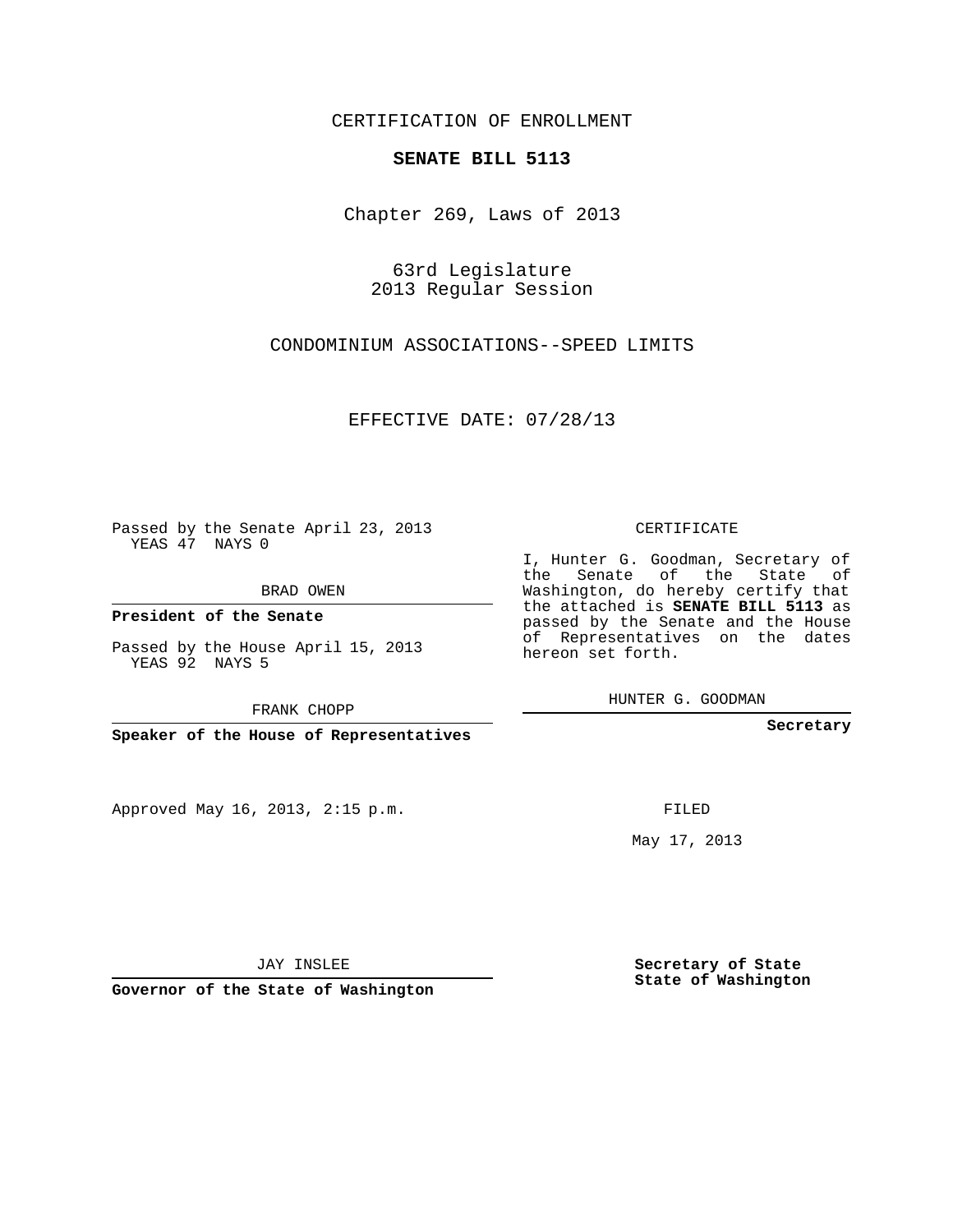## **SENATE BILL 5113** \_\_\_\_\_\_\_\_\_\_\_\_\_\_\_\_\_\_\_\_\_\_\_\_\_\_\_\_\_\_\_\_\_\_\_\_\_\_\_\_\_\_\_\_\_

\_\_\_\_\_\_\_\_\_\_\_\_\_\_\_\_\_\_\_\_\_\_\_\_\_\_\_\_\_\_\_\_\_\_\_\_\_\_\_\_\_\_\_\_\_

## AS AMENDED BY THE HOUSE

Passed Legislature - 2013 Regular Session

**State of Washington 63rd Legislature 2013 Regular Session By** Senators Bailey, Padden, Carrell, Roach, Benton, and Hobbs Read first time 01/18/13. Referred to Committee on Financial Institutions, Housing & Insurance.

 1 AN ACT Relating to enforcing speed limits within condominium 2 association communities; and amending RCW 46.61.419.

3 BE IT ENACTED BY THE LEGISLATURE OF THE STATE OF WASHINGTON:

 4 **Sec. 1.** RCW 46.61.419 and 2003 c 193 s 1 are each amended to read 5 as follows:

 6 State, local, or county law enforcement personnel may enforce 7 speeding violations under RCW 46.61.400 on private roads within a 8 community organized under chapter 64.34, 64.32, or 64.38 RCW if:

9 (1) A majority of the homeowner's association's<sub>1</sub> association of 10 apartment owners', or condominium association's board of directors 11 votes to authorize the issuance of speeding infractions on its private 12 roads, and declares a speed limit not lower than twenty miles per hour;

 (2) A written agreement regarding the speeding enforcement is signed by the homeowner's association, association of apartment owners, 15 or condominium association president and the chief law enforcement official of the city or county within whose jurisdiction the private road is located;

18 (3) The homeowner's association, association of apartment owners,